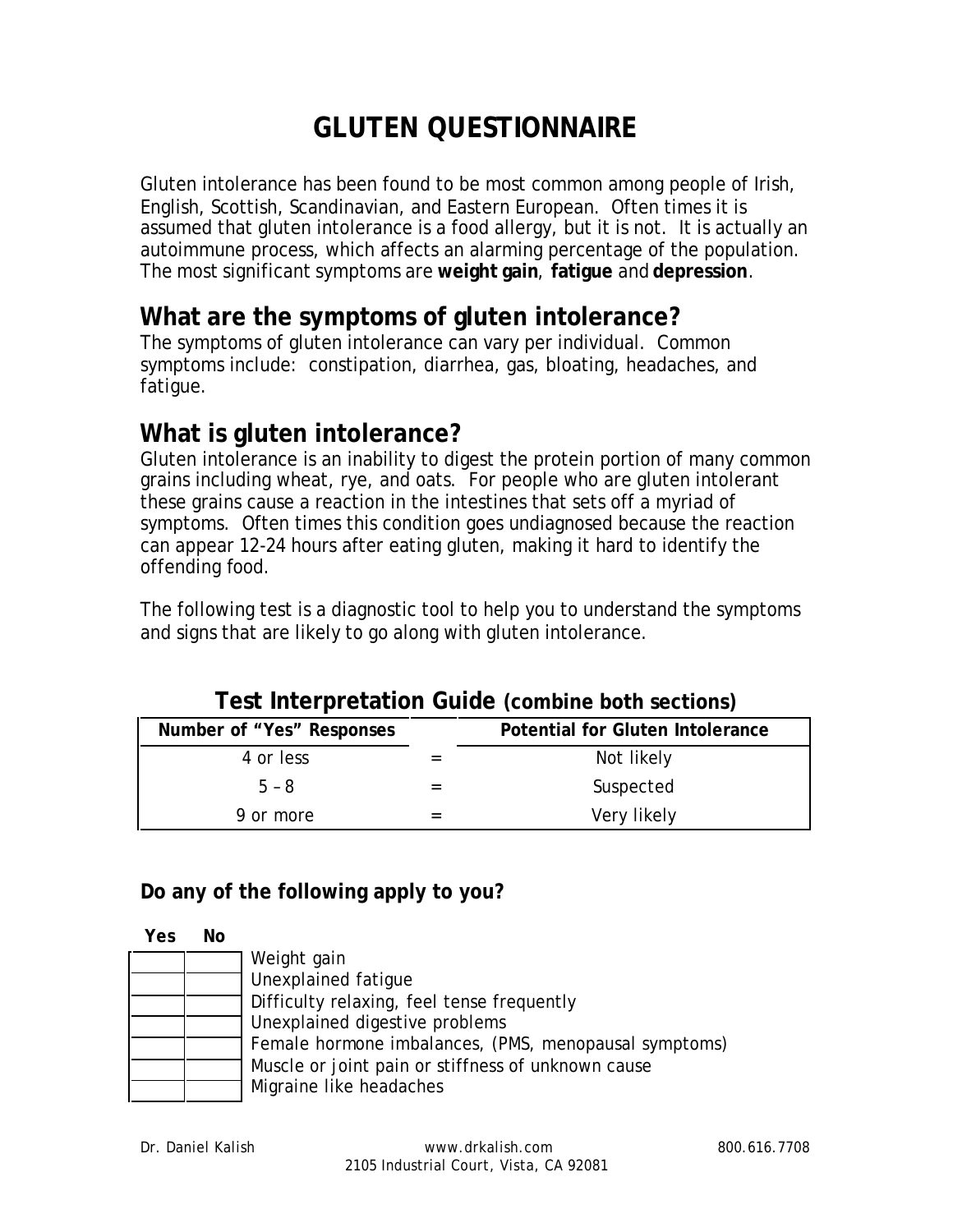|  | Food allergies/sensitivities                                |
|--|-------------------------------------------------------------|
|  | Difficulty digesting dairy products                         |
|  | Tendency to over consume alcohol                            |
|  | Overly sensitive to physical and emotional pain, cry easily |
|  | Cravings for sweets, bread, carbohydrates                   |
|  | Tendency to overeat sweets, bread, carbohydrates            |
|  | Abdominal pain or cramping                                  |
|  | Abdominal bloating or distention                            |
|  | Intestinal gas                                              |
|  | "Love" specific foods                                       |
|  | Eat when upset, eat to relax                                |
|  | Constipation or diarrhea of no known cause                  |
|  | Unexplained skin problems/rashes                            |
|  | Difficulty gaining weight                                   |

**Have you suffered from any of the following conditions?**

| Yes. | Νo |                          |
|------|----|--------------------------|
|      |    | Allergies                |
|      |    | Depression               |
|      |    | Anorexia                 |
|      |    | Bulimia                  |
|      |    | Rosacea                  |
|      |    | Diabetes                 |
|      |    | Osteoporosis/bone loss   |
|      |    | Iron deficiency/anemia   |
|      |    | Chronic fatique          |
|      |    | Irritable bowel syndrome |
|      |    | Crohn's disease          |
|      |    | Ulcerative colitis       |
|      |    | Candida                  |
|      |    | Hypoglycemia             |
|      |    | Lactose intolerance      |
|      |    | Alcoholism               |

# **A Brief Explanation of Gluten Intolerance**

As stated above, gluten intolerance is an autoimmune process, and not a food allergy. It is most common among people of Irish, English, Scottish, Scandinavian, and Eastern European. The most common symptoms include, but are not limited to: **weight gain**, **fatigue** and **depression**.

A person with gluten intolerance cannot digest the protein portion of many commonly eaten grains. When this protein is ingested it combines with the enzyme transglutaminase to form an immune complex that deposits on the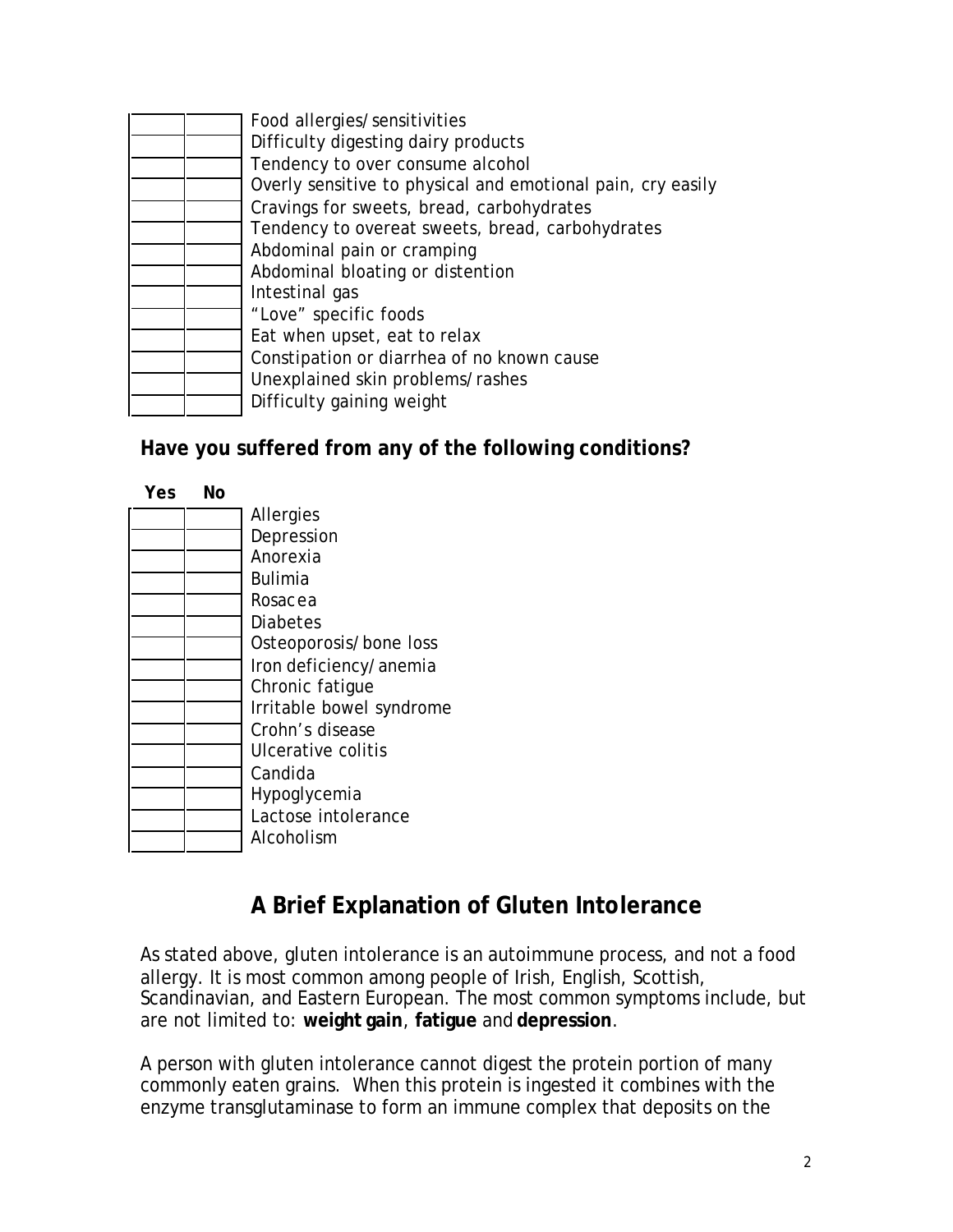lining of the intestines. The body recognizes this as a foreign substance, and begins an immune reaction to the complex. Immune cells come into the area and release a series of toxins to try to "kill" this unidentified immune complex. These toxins from the immune system cause inflammation in the digestive system and damage the lining tissue. This is what causes the unexplained digestive symptoms like bloating, diarrhea, constipation, gas, and cramping. The toxins are also responsible for feelings of fatigue and malaise after a meal containing these foods.

The walls of the digestive tract are lined with immune cells that form a protective barrier called Secretory IgA. This lining protects against infectious agents such as bacteria, parasites, and fungus. If a person with gluten intolerance continues to eat the gluten, in time the constant inflammation and irritation in the digestive tract wears away the Secretory IgA. This depletion of immune cells makes a person very susceptible to infectious agents it would normally be able to fight off. The inflammation also begins to damage the small intestine. This affects the person's ability to absorb the nutrients they need. You quite literally are what you eat and if your body isn't able to properly absorb your food, you will suffer a myriad of symptoms.

The number one symptom associated with mal-absorption resulting from gluten intolerance is a combination of fatigue and weight gain. If you are not properly absorbing your food you will not be getting any of the nutrients from the food you eat. This will leave you constantly hungry and endlessly tired. Without proper absorption of nutrients, mineral and vitamin deficiencies can develop. Muscle cramping is a common symptom that can arise. The lack of magnesium impairs muscle contraction. Magnesium deficiency has also been linked to cardiovascular disease. An inability to absorb calcium can lead to osteoporosis. Mineral deficiency can also create feelings of restlessness and an inability to relax. It can also make seep difficult and create insomnia. If you cannot absorb your B vitamins you will develop weakness, fatigue, and malaise. If you cannot absorb fats then you cannot control inflammation and since most hormones are made from cholesterol, you will not have the building blocks to synthesize hormones. This among other things can create hormone imbalances, interfering with your ability to handle stress and maintain a balanced emotional state. This also contributes to weight gain in a substantial way. Your hormones have a large effect on your metabolism and your ability to process fat and carbohydrates. Imbalance in insulin will eventually lead to diabetes.

There is also a phenomenon that causes people to crave things that they are allergic to. There are many theories as to why this happens and the exact mechanism is not yet fully understood. But this is the reason why many people crave carbohydrates or become "addicted" to them much the way an alcoholic becomes addicted to alcohol.